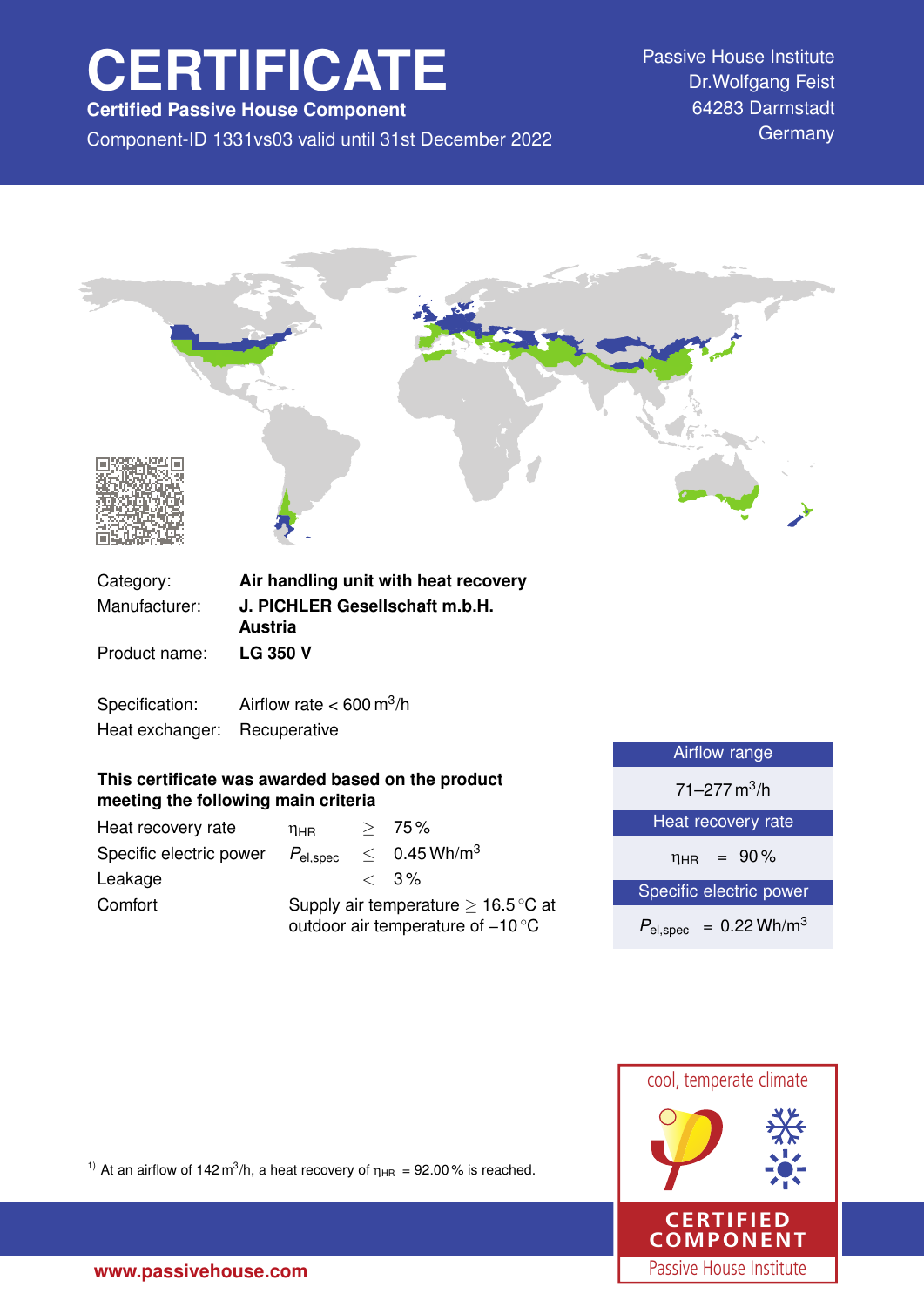# **J. PICHLER Gesellschaft m.b.H.** Karlweg 5, 9021 Klagenfurt a. Wörthersee, Austria  $\hat{\mathbf{B}}$  +43 463 32769 |  $\boxtimes$  [office@pichlerluft.at](mailto:office@pichlerluft.at) |  $\hat{\mathbf{B}}$  <http://www.pichlerluft.at> |

# **Passive House comfort criterion**

At an outdoor air temperature of - 10  $\degree$ C a supply air temperatur higher than 16.5  $\degree$ C is achieved by use of an internal electric preheater. The criterion is therefore met.

### **Efficiency criterion (heat recovery rate)**

The effective heat recovery rate is measured at a test facility using balanced mass flows of the outdoor and exhaust air. The boundary conditions for the measurement are documented in the testing procedure.

$$
\eta_{HR} = \frac{(\theta_{ETA} - \theta_{EHA}) + \frac{P_{el}}{\dot{m} \cdot c_p}}{(\theta_{ETA} - \theta_{ODA})}
$$

**With** 

- $\eta_{HR}$  Heat recovery rate in %
- θ*ETA* Extract air temperature in ◦C
- θ*EHA* Exhaust air temperature in ◦C
- θ*ODA* Outdoor air temperature in ◦C
- *P*el Electric power in W
- *m˙* Mass flow in kg/h
- $c_p$  Specific heat capacity in W h/(kg K)

Heat recovery rate  $n_{\text{HR}} = 90\%$ 

# **Efficiency criterion (electric power)**

The overall electrical power consumption of the device is measured at the test facility at an external pressure of 100 Pa (50 Pa, respectively, for the intake and outlet). This includes the general electrical power consumption for operation and control but not for frost protection.

**EXECUTE:** Specific electric power  

$$
P_{el,spec} = 0.22 \text{ Wh/m}^3
$$

# **Efficiency ratio**

The efficiency ratio provides information about the overall energy performance of the respective ventilation unit. It specifies the achieved reduction in ventilation heat losses by using a ventilation unit with heat recovery rather than without.

> Efficiency ratio  $\epsilon_1$  = 0.74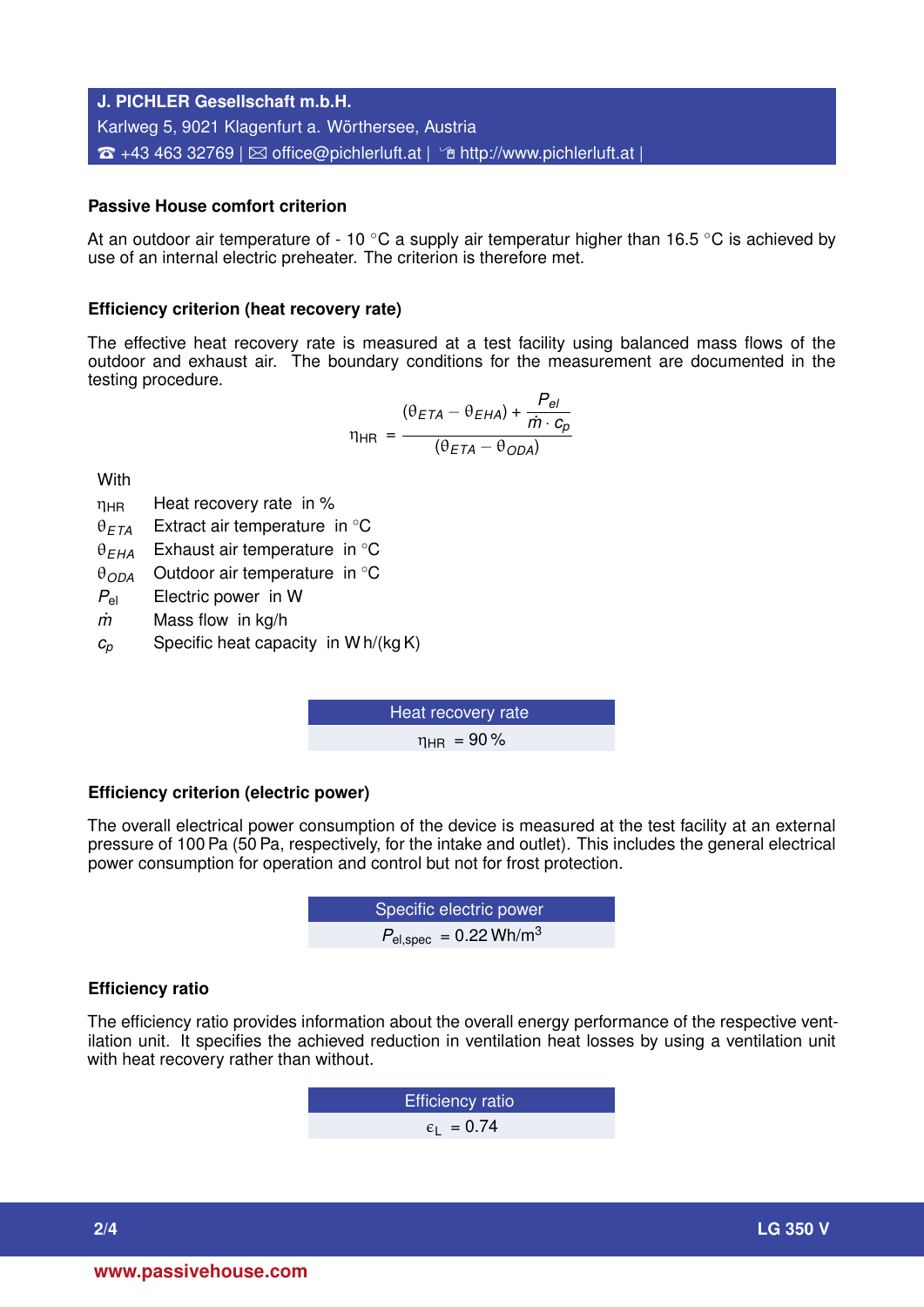# **Leakage**

The leakage airflow must not exceed 3 % of the average airflow of the unit's operating range.

| Internal leakage | <b>External leakage</b> |
|------------------|-------------------------|
| $0.47\%$         | $0.56\%$                |

#### **Settings and airflow balance**

It must be possible to adjust the balance of airflows at the unit itself (either between the exhaust and the outdoor airflows or between the supply and the extract airflows, if the unit is respectively placed inside or outside of the insulated thermal envelope of the building).

- This unit is certified for airflow rates of  $71-277$  m<sup>3</sup>/h.
- $\blacksquare$  Balancing the airflow rates of the unit is possible.
- The user should have at least all the following setting options:
	- $\checkmark$  Switching the system on and off.
	- $\checkmark$  Synchronized adjustment of the supply and extract airflows to basic ventilation (70–80%), standard ventilation (100 %) and increased ventilation (130 %) with a clear indication of the current setting.
- The device has a standby power consumption of 3.00 W. The target value of 1 W was exceeded. The device should be equipped with an additional external switch so that it can be disconnected from the mains, if required.
- After a power failure, the device will automatically resume operation.

# **Acoustical testing**

The required limit for the sound power level of the device is 35 dB(A) in order to limit the sound pressure level in the installation room. The sound level target value of less than 25 dB(A) in living spaces and less than 30 dB(A)in functional spaces must be ensured by installing commercial silencers.The following sound power levels are met at an airflow rate of 277 m $^3$ /h:

|              | Duct           |              |              |              |
|--------------|----------------|--------------|--------------|--------------|
| Device       | <b>Outdoor</b> | Supply air   | Extract air  | Exhaust air  |
| 41.2 $dB(A)$ | $36.1$ dB(A)   | $51.6$ dB(A) | $36.0$ dB(A) | 51.1 $dB(A)$ |

- The unit does not fulfil the requirements for the sound power level. The unit must therefore be installed acoustically separated from living areas.
- $\blacksquare$  One example of suitable silencers for supply and extract air ducts is mentioned in the detailed test report or can be obtained from the manufacturer. It is recommended to identify suitable silencers for each individual project.

### **Indoor air quality**

This unit is to be equipped with the following filter qualities:

| Outdoor air filter. | <b>Extract air filter</b> |
|---------------------|---------------------------|
| <b>ISO ePM1 50%</b> | ISO Coarse 60%            |